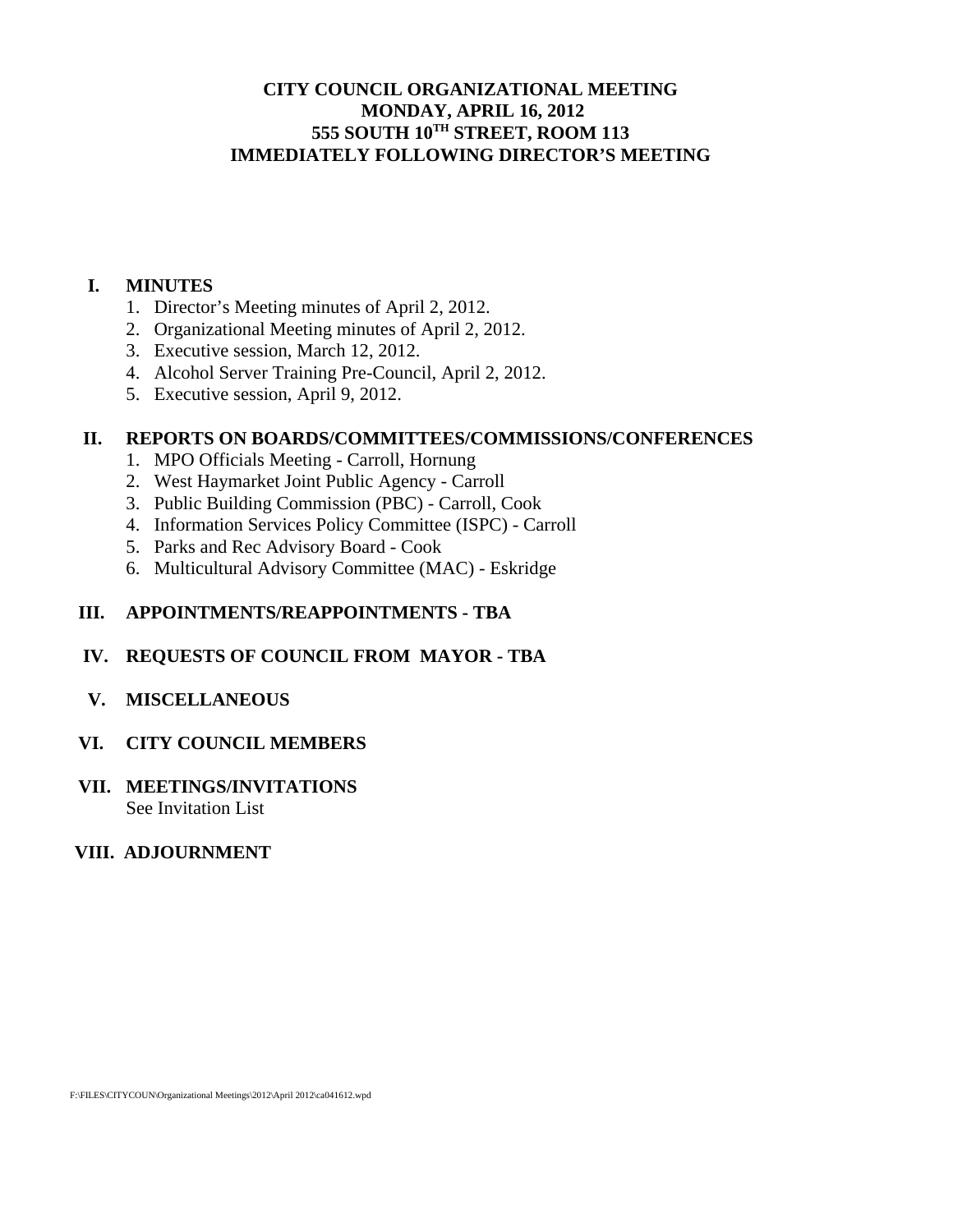## **MINUTES CITY COUNCIL ORGANIZATIONAL MEETING MONDAY, APRIL 16, 2012**

**Present:** Gene Carroll, Chair; Adam Hornung, Vice Chair; DiAnna Schimek; Carl Eskridge; Doug Emery; Jonathan Cook; and Jon Camp

### **Others:** Rick Hoppe, Chief of Staff; Trish Owen, Deputy Chief of Staff

Chair Carroll opened the meeting at 2:19 p.m. and announced the location of the Open Meetings Act.

### **I. MINUTES**

- 1. Director's Meeting minutes of April 2, 2012.
- 2. Organizational Meeting minutes of April 2, 2012.
- 3. Executive session, March 12, 2012.
- 4. Alcohol Server Training Pre-Council, April 2, 2012.
- 5. Executive session, April 9, 2012.

With no corrections the above minutes were approved.

## **II. REPORTS ON BOARDS/COMMITTEES/COMMISSIONS/CONFERENCES**

### **1. MPO Officials Meeting - Carroll, Hornung**

Carroll stated he attended the MPO but no new discussions at this time.

### **2. Public Building Commission (PBC) - Carroll, Cook**

Cook stated they discussed additional public art. Were shown the photograph, *Moving Lincoln Forward*, the Lincoln skyline with cranes. We will install over the map kiosk at 555 S. 10<sup>th</sup>. Hornung thought possibly a different picture angle was needed. Cook replied they recommended to do another when the projects are complete. Would have the before, during, and after.

Cook stated the PBC allowed a Weed Authority display in the City County Building. The PBC then discussed assessing the jail in fill. Some floors are very tall and in order to have regular office space may in fill floors. There would be a floor in-between the existing two floors, but have to make sure the building has the necessary structure, foundation, to support. Cook added the Law Enforcement Torch Run is on the  $16<sup>th</sup>$ , and they also discussed the Hall of Justice veranda.

### **3. Information Services Policy Committee (ISPC) - Carroll**

Carroll stated the Committee discussed with GIS personnel their efforts to input into our agenda online maps. Would have an online link which would go directly to the map with GIS, GPS available for retrieval. Anyone who is looking at the agenda, or are on-line, can access. Will be inserting into our agenda in the near future.

Carroll stated very close on having VOIP, with NACR and Avaya, who are partnering. It is about a one year roll out. Now they're looking at our systems and evaluating what they can do for us. Should be complete within the year. There were bids requests, first 8, narrowed to 4, and now 1.

### **5. Parks and Rec Advisory Board - Cook**

Cook stated the meeting started with Taylor Park residents being upset with the tall prairie height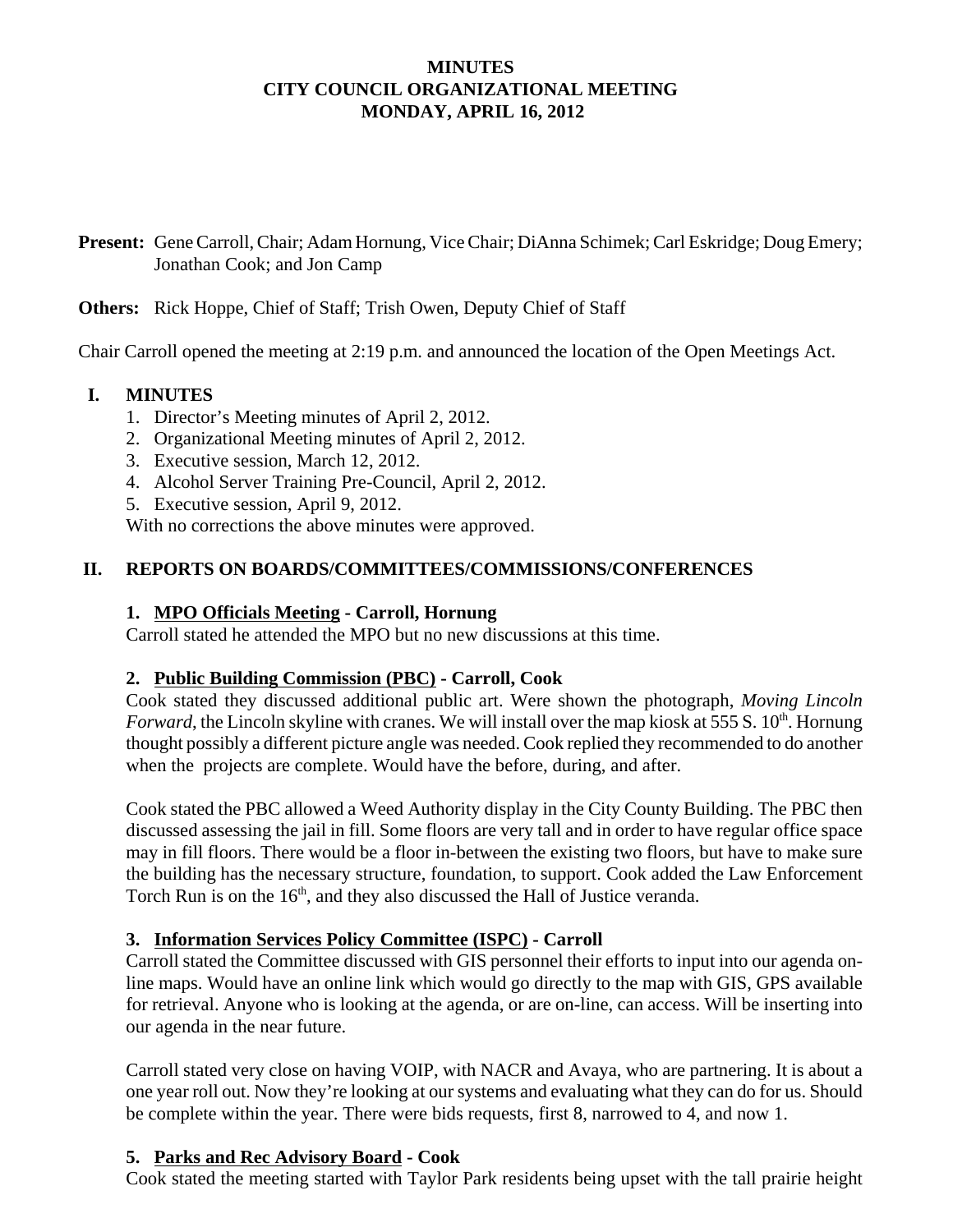grass portions we now set aside in parks. They felt this maintenance was not what they wanted.

They discussed the Antelope band shell. A representative from the municipal band became upset when fund raising guidelines were clarified. The main issue being we require coordination in fund raising. Money from fund raising goes into the Foundation, then for a City park structure. Do not want an outside group doing on their own as the result could be donors misled, thinking it was for a specific item but is not. Want through our regular process. The Municipal Band wanted to raise money for the structure and their own operations.

The second issue was the band shell design. Concern on building to the appropriate musical standards they would like. The Board definitely wants to do, but perhaps scale back the Municipal Band idea as it was determined we couldn't raise enough money to build the design. Did not take action on the design as we will work with the Municipal Band, having a good, cooperative relationship.

Cook stated they were brought a proposal to declare the properties at  $21<sup>st</sup>$  and M and  $23<sup>rd</sup>$  and N surplus. Did declare Lot 3 surplus, the lot near Elliott School used partly for their parking, but chose to put off declaring the lots closer to  $21<sup>st</sup>$  until we had more discussion. As you may have read Bob Ripley was concerned about the historic value of the properties, the Muni Pool House and the Windstream building. We want further discussion before we say we don't need anymore. There will be additional recommendations out of the committee.

Hoppe stated it is important to have context dealing with this situation. The project area represents 5 acres of public land between the City and the NRD, which potentially could be back on the tax rolls. The piece in question which Mr. Ripley referred to is Muni Bath House, being offered as an additional redevelopment opportunity, not the primary piece. Also, worked with the group who put together, and it is our experience in working with the development community if you ask, or state a preference, you tend to get better product, to be more creative. We value the historic significance of the structure and are looking and evaluating the proposals. Do not think the future of this building is in jeopardy. We will have a great proposal, put land back on the tax roles, and still have help for the historic care of the building. Do emphasize it may not be part of the development project put forward. Again offered as an additional piece of land.

Cook reiterated it's the Muni Pool House, and added the Windstream building is owned by Windstream. Hoppe agreed. Those 5 acres on the city corridor with the Muni Pool piece around .8. Cook asked if the idea would be having the Windstream Building included in a proposal? Hoppe replied the Windstream area could be included, but do emphasize we do not have control of that building and has not been declared historically significant by the National Register. Cook stated not been declared but is eligible, both the pool house and the Windstream. Hoppe stated they couldn't make that demand in an RFP as we do not have the authority.

Camp asked whatever happened on the Muni Pool's bathrooms they had there? Parks still have? Cook replied he didn't know. Camp stated it would be good to incorporate.

Schimek asked if the space is now used by the public? The Parks space, storage area? Hoppe replied there is a maintenance facility, and believe some arboretum type area, and Muni Pool's offices. No public areas being used by the public, other than having access to them for public business.

Eskridge stated also have discussed request for information from individuals who might sell land for the Stevens Creek Park. Any talk about a linear park? Carroll replied in the Comprehensive Plan a linear park discussed along the East Beltway. It's in the original plan map. The farmer is dedicating